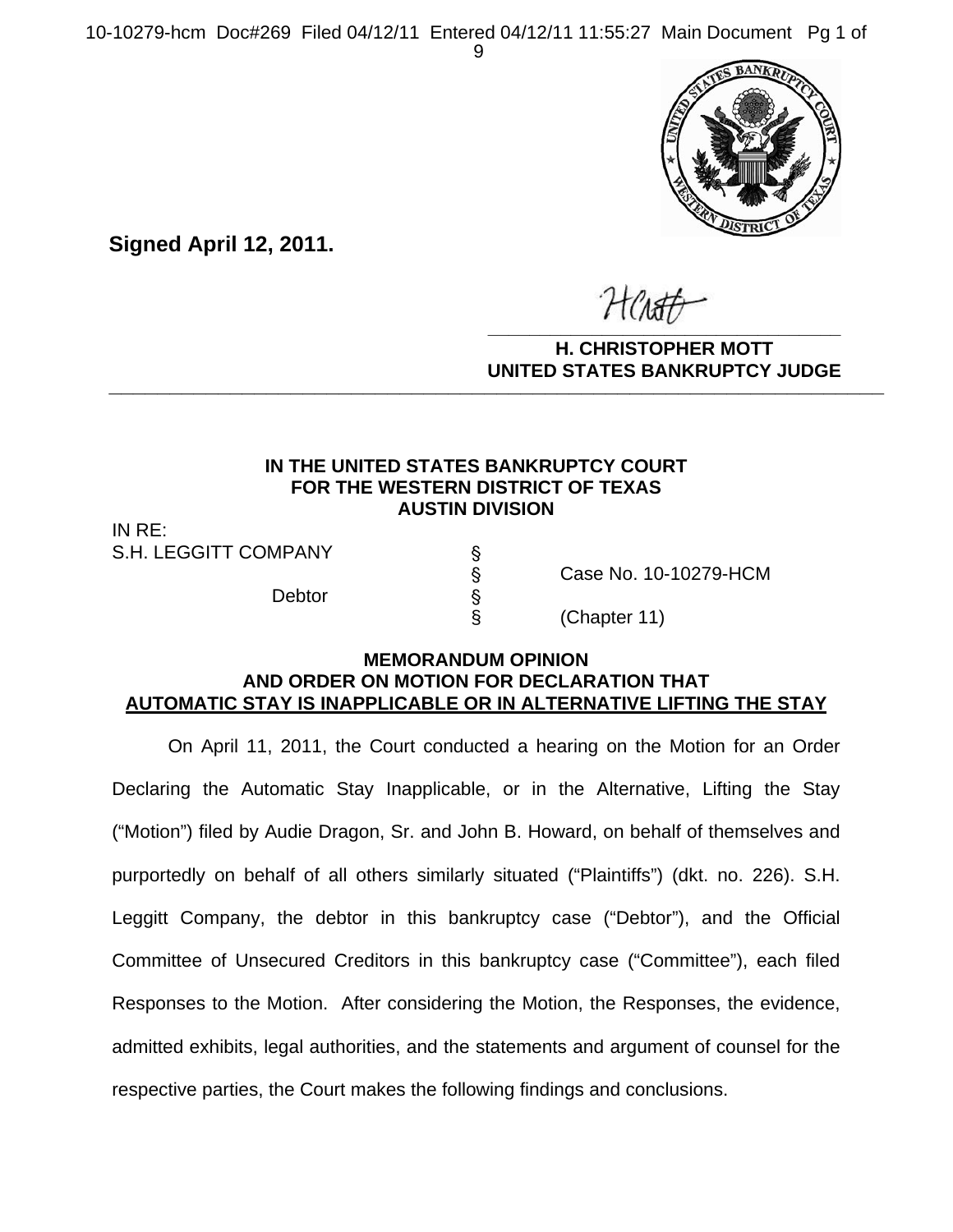The Court has jurisdiction over the Motion under 28 U.S.C. §§157 and 1334, and this is a core proceeding pursuant to 28 U.S.C. §157(b)(2)(B). This Memorandum Opinion constitutes the Court's findings of fact and conclusions of law in accordance with Rules 7052 and 9014 of the Federal Rules of Bankruptcy Procedure (Bankruptcy Rules").

#### **I. FACTUAL AND PROCEDURAL BACKGROUND**

Plaintiffs filed suit against Vanguard Industries, Inc., Vanguard Plastics, Inc., and Vanguard Piping Systems, Inc. (collectively "Vanguard Companies"), as Defendants, in the District Court of McPherson County, Kansas ("State Court"), case no. 01-C-98 ("State Court Suit"). The Debtor, Vanguard Plastics, Inc. ("VPI"), Viega, Inc., and others entered into the VPI Escrow Agreement dated October 14, 2005 ("Escrow Agreement"), whereby approximately \$4,530,286 has been deposited into escrow ("Escrow Funds"). The Escrow Agreement was entered into in connection with a Stock Purchase Agreement dated September 23, 2005 between Viega, Inc., Vanguard Industries, Inc., the Debtor and others ("Stock Purchase Agreement").

In general, through the Motion, Plaintiffs request this Court to determine and declare that the automatic stay in the Debtor's bankruptcy case (11 U.S.C. §362) does not apply to the State Court Suit and that the Debtor has no interest in the Escrow Funds protected by the automatic stay, or in the alternative, to lift the automatic stay. In general, the Debtor and the Committee oppose the Motion and assert that the Debtor has an interest in the Escrow Funds which are property of the Debtor's bankruptcy estate, that the automatic stay applies and should not be lifted. The Debtor and Committee further contend that the issue regarding whether the Debtor's bankruptcy estate has an interest in the Escrow Funds and the extent of such interest should be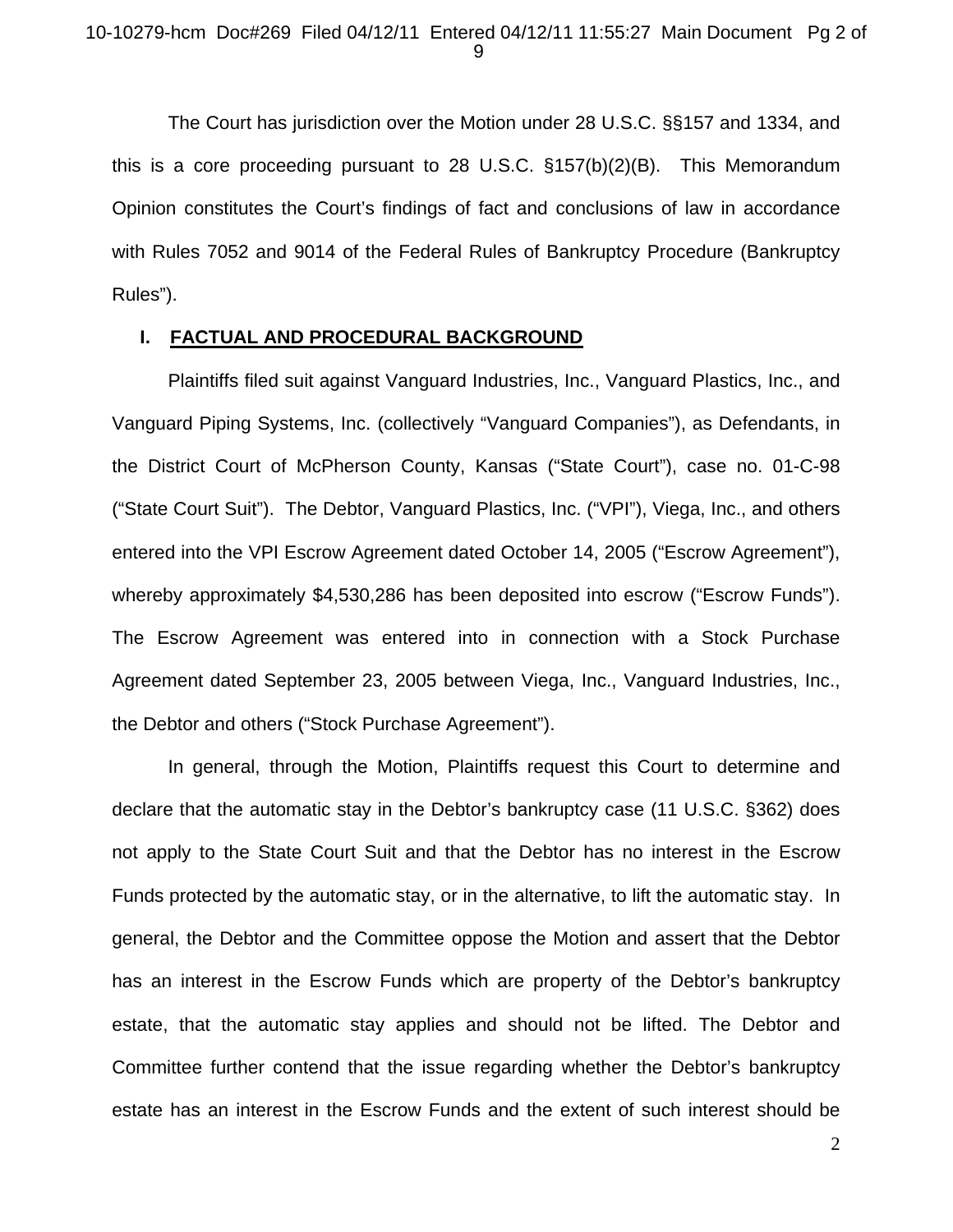determined through an adversary proceeding filed by the Debtor and the Committee against Plaintiffs, the Vanguard Companies and others in this Court, adversary no. 11- 1031 ("Adversary Proceeding").

# **II. LEGAL ANALYSIS**

 $\overline{a}$ 

On February 2, 2010, the Debtor filed a voluntary Chapter 11 bankruptcy petition in this Court. Section 541 of the Bankruptcy Code (11 U.S.C. §541(a)(1)) broadly defines property of the Debtor's bankruptcy estate as "all legal or equitable interests" of the Debtor in property as of commencement of the Debtor's bankruptcy case (February 2, 2010), wherever located and by whomever held. $1$  In turn, section 362 of the Bankruptcy Code (11 U.S.C. §362(a)) imposes an "automatic stay", applicable to all entities, which prohibits any act to obtain possession of or from property of the Debtor's bankruptcy estate, or to exercise control over property of the Debtor's bankruptcy estate. Section 362(d) of the Bankruptcy Code (11 U.S.C. §362(d)) provides that the Bankruptcy Court shall grant relief from the automatic stay under certain circumstances, including for "cause".

# **A. Does the Debtor have an Interest in the Escrow Funds that is Property of the Bankruptcy Estate and Subject to the Automatic Stay?**

The Fifth Circuit has held that the automatic stay of 11 U.S.C. §362(a) has broad application, and in the face of uncertainty or ambiguity, courts should presume that "arguable property" of a debtor's bankruptcy estate is protected by the automatic stay.

 $1$  28 U.S.C. §1334(e) grants "exclusive jurisdiction" over all property, wherever located, of the debtor as of the commencement of a bankruptcy case, and of property of the bankruptcy estate, in the federal District Court in which a debtor's bankruptcy case is pending. Pursuant to Standing Order of the U.S. District Court for the Western District of Texas (consistent with standing orders entered by District Courts throughout the country), the U.S. District Court in this District has referred bankruptcy cases to this Court. Accordingly this Court, as the Bankruptcy Court where the Debtor's case is pending and a unit of the District Court, has exclusive jurisdiction over all property of the Debtor and property of the Debtor's bankruptcy estate.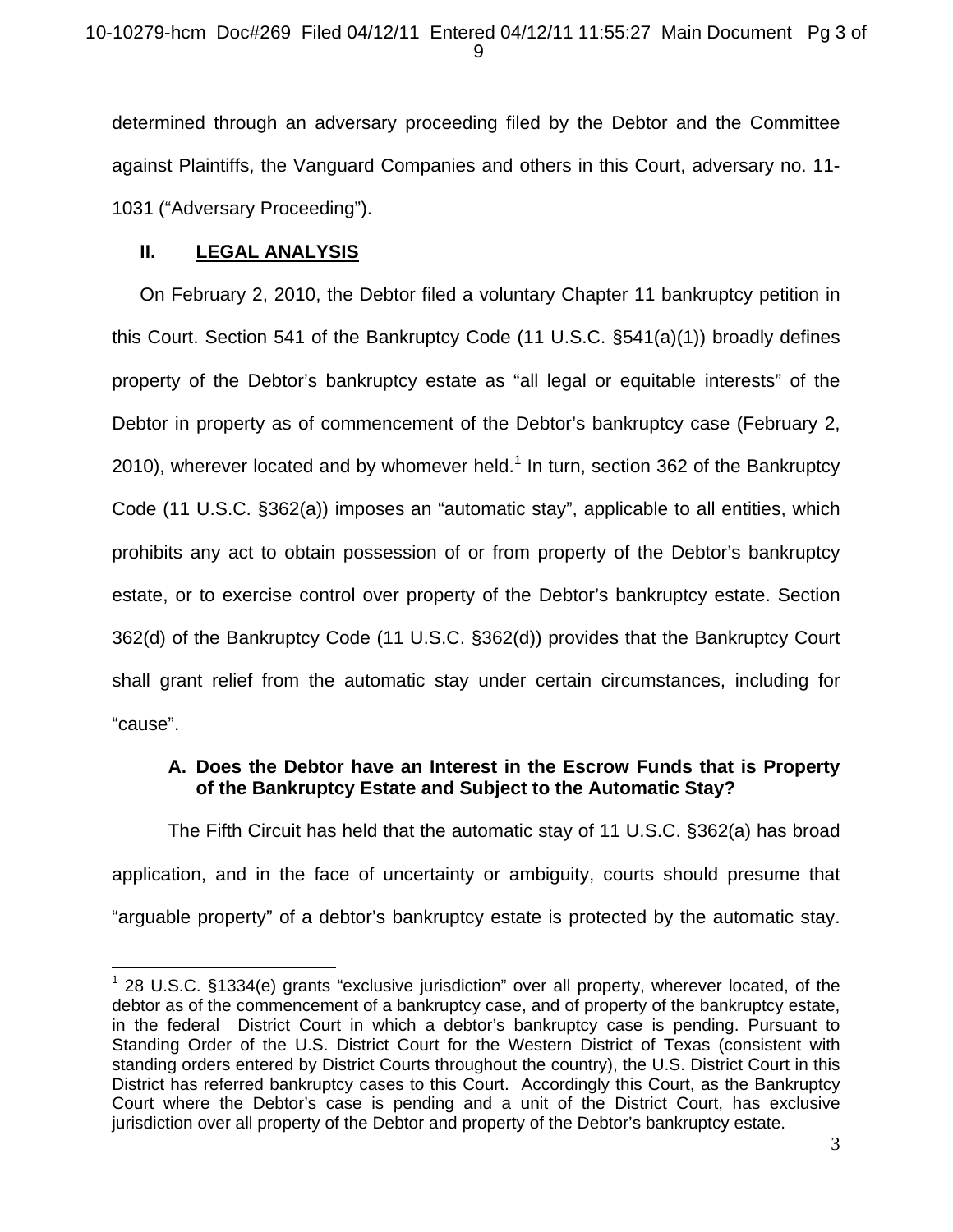#### 10-10279-hcm Doc#269 Filed 04/12/11 Entered 04/12/11 11:55:27 Main Document Pg 4 of 9

*See In re Chesnut,* 422 F.3d 298, 303-304 (5th Cir. 2005). Whether an asset is property of the bankruptcy estate is a "legal determination which frequently entails complex analyses involving a number of legal elements and a variety of facts". *Chesnut,* 422 F.3d at 303.

 Here, the Debtor's interest in the Escrow Funds is, at a minimum, "arguable property" of the Debtor's bankruptcy estate. On the one hand, Plaintiffs contend that the Debtor has no interest in the Escrow Funds and thus the funds are not property of the bankruptcy estate, and assert that VPI (an entity in which the Debtor is only a shareholder) is the party with any potential interest in the Escrow Funds. On the other hand, the Debtor and the Committee assert that the Debtor does have an interest in the Escrow Funds that is property of the bankruptcy estate of the Debtor. Although the parties obviously could not and would not agree on whether the Debtor's bankruptcy estate had an interest in the Escrow Funds, the evidence provided to this Court demonstrated that, at most, the Debtor would have a right to claim 47.2% of the approximately \$4,530,286 Escrow Funds (or approximately \$2,138,295).

 A determination of whether the Debtor's interest (if any) in the Escrow Funds is actually property of the bankruptcy estate of the Debtor involves a complex legal analysis and numerous facts. At the hearing on the Motion, the Court was presented with evidence of only pieces of this jigsaw puzzle. On its face, the Debtor is a party to the Escrow Agreement and it was executed by the Debtor. One provision of the Escrow Agreement appears to provide that upon termination of the Escrow Agreement, the remaining amount of the Escrow Funds will be disbursed to VPI, which in turn would presumably be delivered to the Debtor as a shareholder of VPI. Another provision of the Escrow Agreement appears to provide that the Shareholder Representative may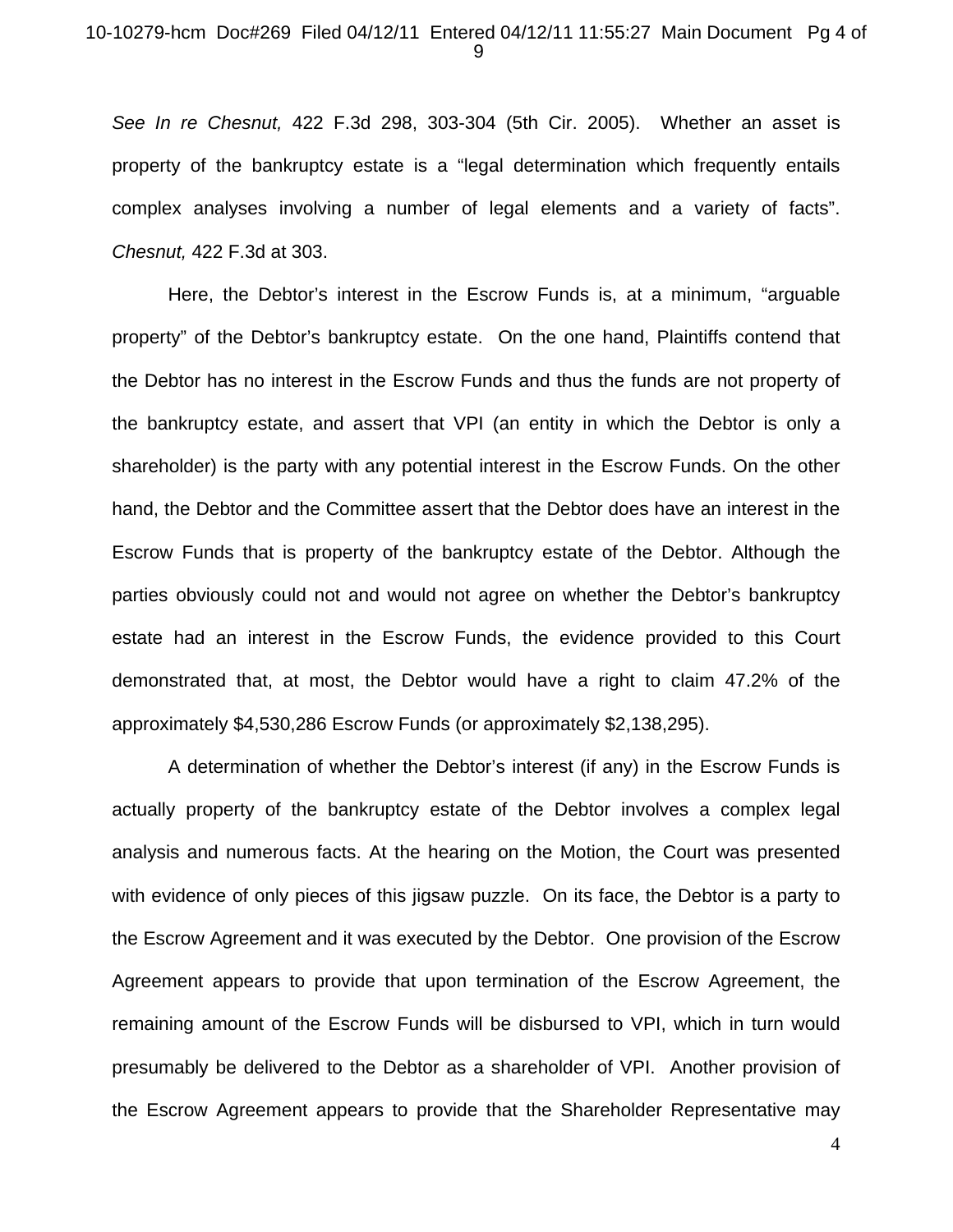#### 10-10279-hcm Doc#269 Filed 04/12/11 Entered 04/12/11 11:55:27 Main Document Pg 5 of 9

designate the recipient of a disbursement of the Escrow Funds, which presumably could be the Debtor directly. On its face, the Stock Purchase Agreement appears to reflect that a portion of the transaction purchase price otherwise payable to the Debtor was deposited into the Escrow Funds. Another related agreement (the Shareholder Representative Agreement dated October, 2005 between the Debtor, William H. Seiler, Jr., and others) seems to provide that the Shareholder Representative would be authorized to disburse amounts directly to shareholders (i.e., the Debtor), upon termination of the Escrow Agreement.

The Fifth Circuit has found that if a debtor has a contingent interest in an escrow fund and the contingency of the escrow was not fulfilled prior to the bankruptcy filing of the debtor, the debtor holds an "interest" in property of the escrow fund. *See In re Missionary Baptist Foundation of America, Inc.,* 792 F.2d 502, 506 (5th Cir. 1986) (ultimately holding that escrow funds were property of debtor's bankruptcy estate). Here, the Debtor appears to have, at least, a contingent interest in the Escrow Funds under the terms of the Escrow Agreement, the Stock Purchase Agreement, and Shareholder Representative Agreement.

By the conclusion of the hearing on the Motion, it became apparent to the Court that the record the parties were able to present would be insufficient for the Court to make a definitive ruling on whether the Debtor's interest (if any) in the Escrow Funds were property of the Debtor's bankruptcy estate or not property of the Debtor's bankruptcy estate. It became clear, however, that the Debtor's interest in the Escrow Funds is, at a minimum, "arguable property" of the Debtor's bankruptcy estate that is the subject of a "non-frivolous dispute"; and thus the automatic stay of 11 U.S.C. §362 should and does apply to a portion of the Escrow Funds unless and until it is determined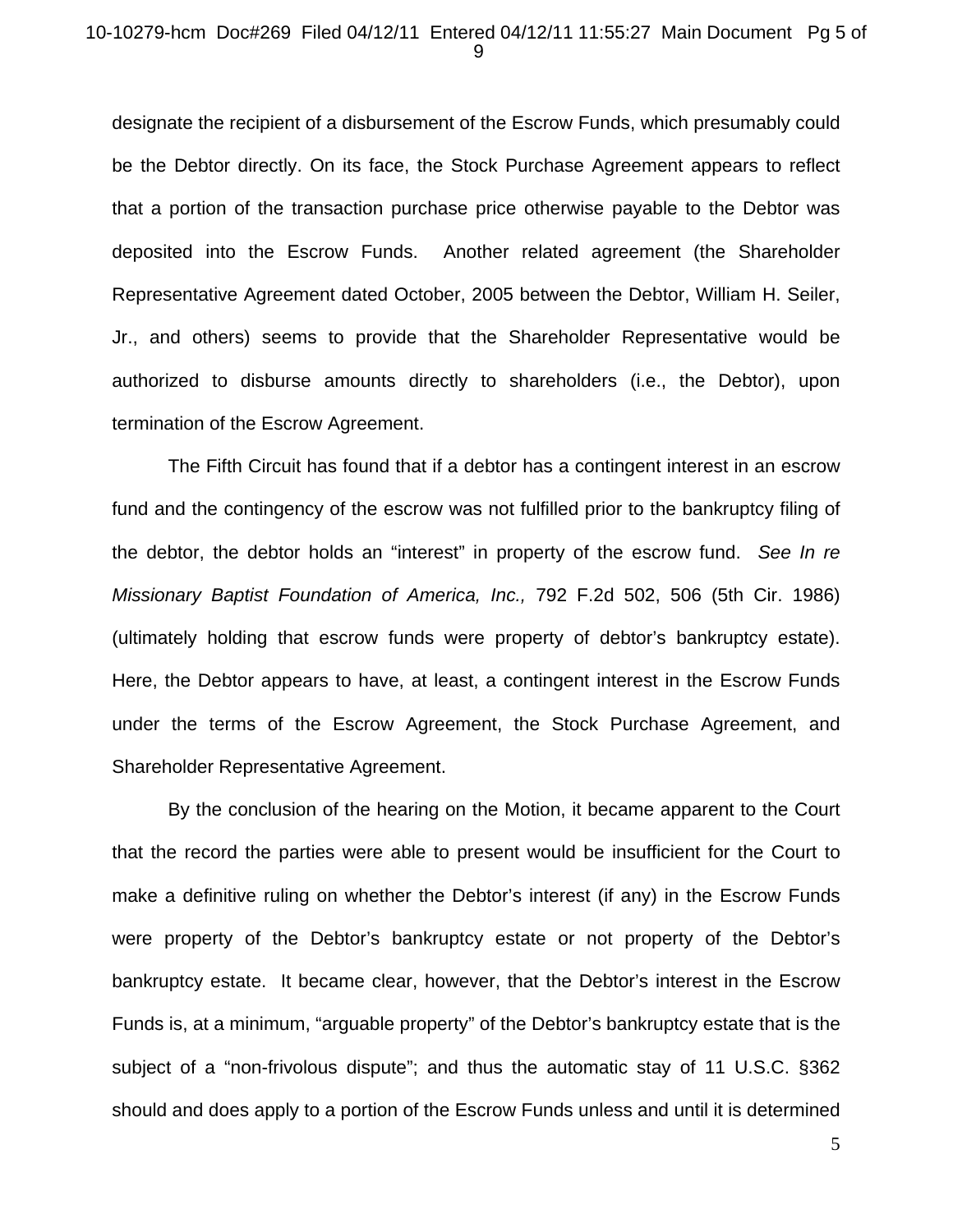by this Court that the Debtor's interest in the Escrow Funds is not property of the Debtor's bankruptcy estate. *See Chesnut,* 422 F.3d at 303-304.

## **B. Should a Declaration and Determination of Whether the Debtor's Interest in the Escrow Funds is Property of the Bankruptcy Estate be made through the Motion as a Contested Matter or in the Adversary Proceeding?**

The parties also disagree regarding the proper procedural method for the Court to determine and grant declaratory relief regarding whether or not the Debtor's interest (if any) in the Escrow Funds is property of the Debtor's bankruptcy estate. Plaintiffs contend that such declaration should be made by this Court under the Motion, which is a "contested matter" under Bankruptcy Rule 9014. The Debtor and the Committee contend that such declaration and determination should be made only through the Adversary Proceeding they have filed, which is akin to a suit inside the bankruptcy case (with a complaint, specific parties, summons, answer and other procedural safeguards) under Bankruptcy Rule 7001. In support, the Debtor and the Committee cite to Bankruptcy Rule 7001(2) and (9), which requires that "a proceeding to determine the…validity…or extent of…interest in property" and a proceeding for a "declaratory judgment" regarding the same, must be filed as and adjudicated in an adversary proceeding.

Under some circumstances, courts have made declarations of the applicability of the automatic stay and what constitutes property of the estate through a motion for relief from stay (such as a Motion like Plaintiffs have filed). Under other circumstances, courts have required that declarations and determinations be made through an adversary proceeding. *See e.g., In re Three Strokes Ltd. Partnership,* 397 B.R. 804, 807 (Bankr. N.D. Tex. 2008)(a "simple request" for determination as to the applicability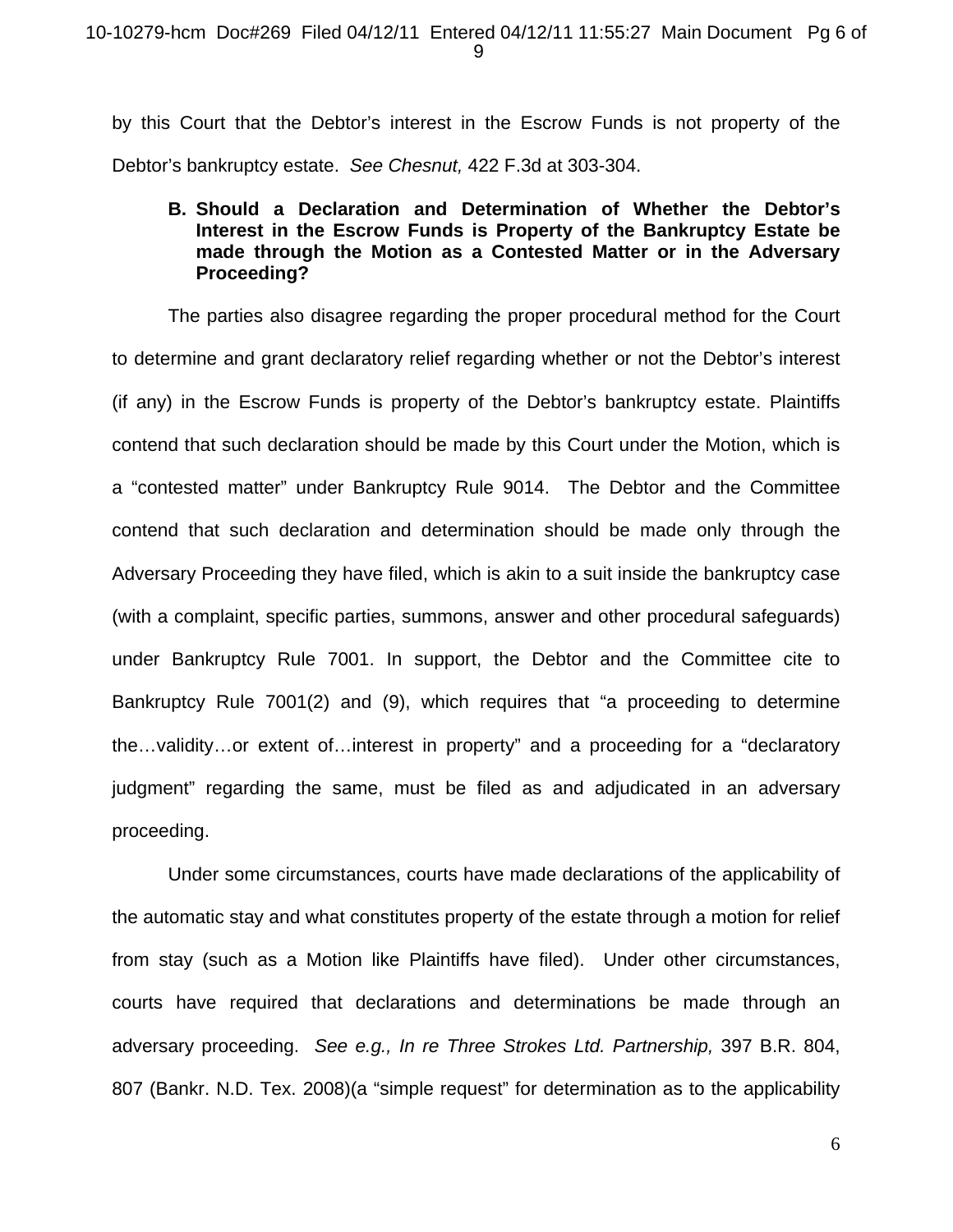of the automatic stay is not required to be filed as an adversary proceeding under Bankruptcy Rule 7001); *In re Cadiz Properties, Inc.*, 278 B.R. 744, 746 (Bankr. N.D. Tex. 2002)(a "material dispute" over ownership of property cannot be adjudicated by motion as a contested matter, and instead should be adjudicated in an adversary proceeding).

The Court agrees that a declaration and determination of the applicability of the automatic stay to property of a bankruptcy estate may be accomplished through a "contested matter" motion without an adversary proceeding, in many (if not most) situations, particularly if they are relatively "simple" situations. In this case however, the situation is far from "simple", as it involves intertwined facts, numerous potentially impacted parties, and complex transactional documents. The Court is unable to make such a declaration and determination based on the limited and incomplete record before it in connection with the hearing on the Motion, which featured no testimony, limited evidence, and only parts of some of the transactional documents.

Accordingly, the Court concludes that a determination and declaration of whether and the extent the Debtor has an interest in the Escrow Funds and whether such interest is property of the Debtor's bankruptcy estate, must be made as part of the Adversary Proceeding and not through the Motion.

### **C. Has Cause Been Established to Lift the Automatic Stay to Permit the State Court Suit to Proceed?**

 Through the Motion, Plaintiffs have also requested relief from the automatic stay so that the State Court Suit can proceed for "cause" under 11 U.S.C. §362(d)(1). The Court finds that Plaintiffs have established "cause" for lifting the automatic stay under 11 U.S.C. §362(d)(1) so that the State Court Suit can proceed, subject to the limitations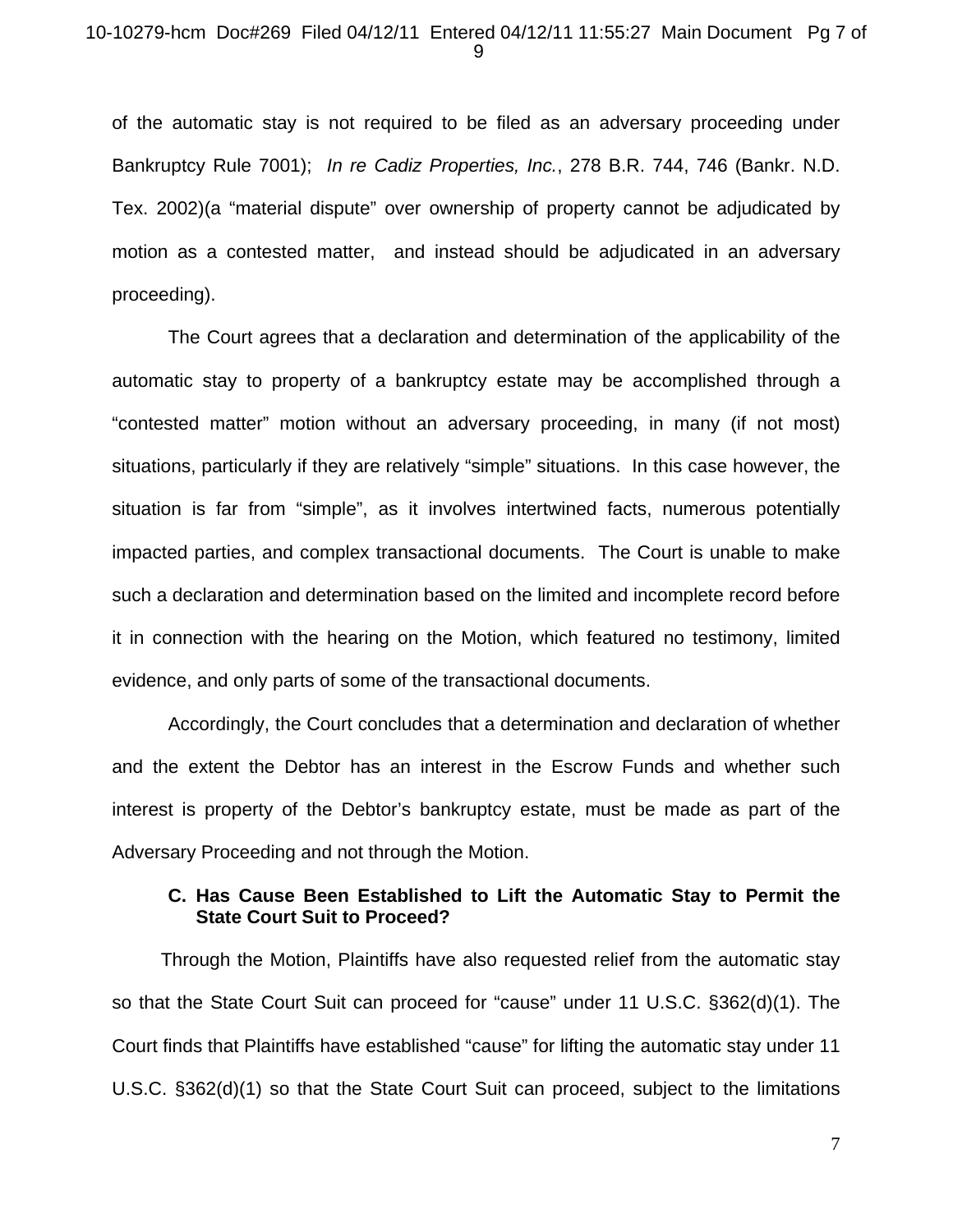described in paragraphs 2 and 3 of the Order below with respect to the Escrow Funds.

 A bankruptcy court has authority to lift the automatic stay to permit litigation to proceed in a non-bankruptcy forum for cause, as determined on a case by case basis. Courts consider several factors in this regard. *See e.g., In re Fowler*, 259 B.R. 856, 858 (Bankr. E. D. Tex. 2001); *In re Erickson*, 330 B.R. 346 (Bankr. D. Conn. 2005). Key to this Court's determination are the interests of judicial economy, expeditious and economical resolution of the litigation, comity, jurisdiction, and balancing of the harm between the parties.

 The State Court (and any appellate tribunals) are certainly the best and proper forum for and should move forward with the certification or decertification of any class of Plaintiffs, and adjudication of the validity and amount of any claims held by Plaintiffs against the Vanguard Companies. Many of such issues will require interpretation of Kansas law, and perhaps other state laws. The State Court Suit has apparently already been to the Kansas Supreme Court twice on issues relating to class certification. Further, this Court would likely lack jurisdiction to determine whether to certify a class of Plaintiffs (non-debtor parties) making claims against the Vanguard Companies (nondebtor parties), and to determine the validity and amount of claims made by Plaintiffs (non-debtor parties) against the Vanguard Companies (non-debtor parties). The Debtor's interest (if any) in the Escrow Funds can be protected by the automatic stay.

Accordingly, the Court concludes that the automatic stay should be lifted so the State Court Suit can proceed in all respects, subject to the limitations described in paragraphs 2 and 3 of the Order below with respect to the Escrow Funds.